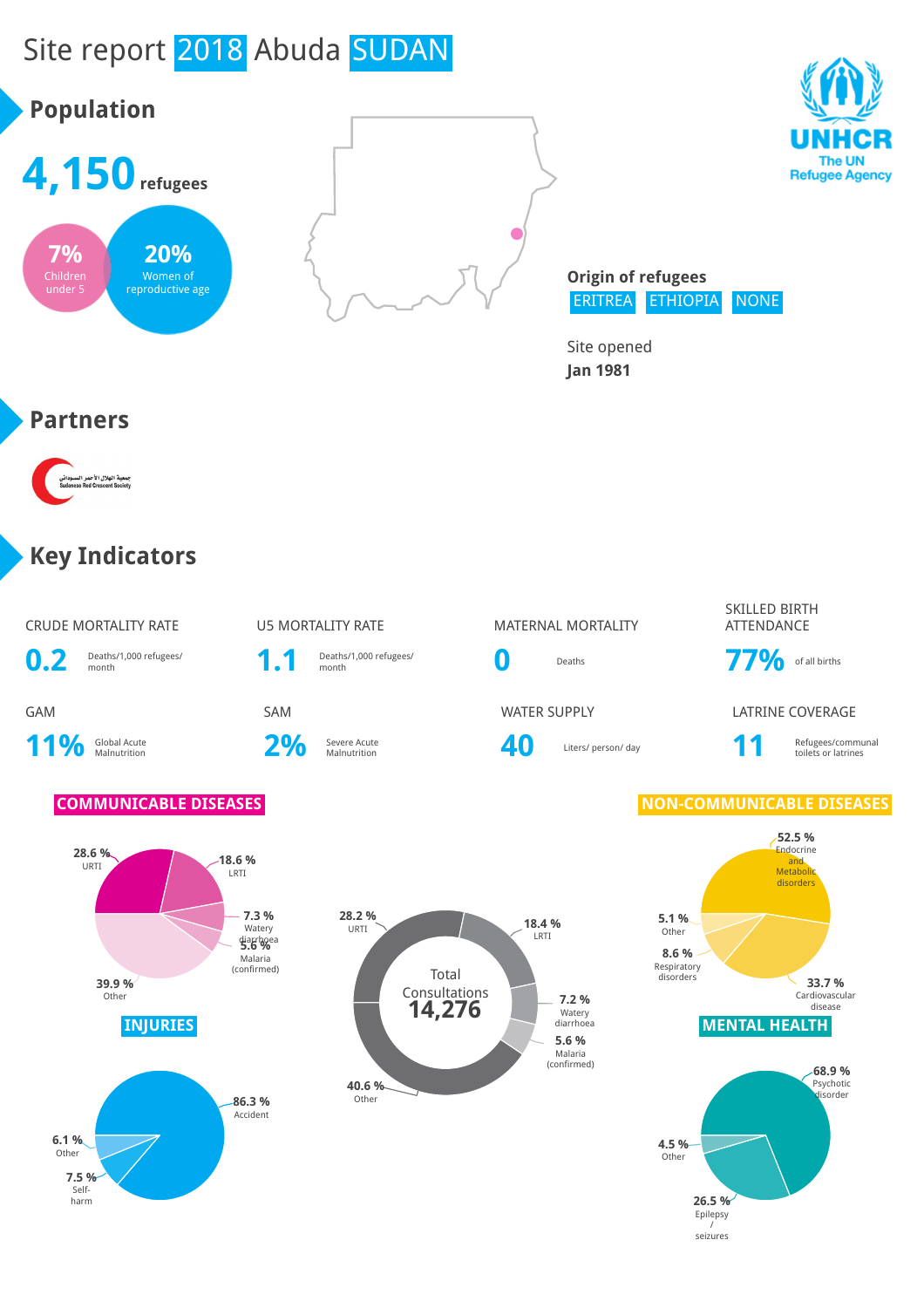#### **Public Health**

| <b>HEALTH STAFFING</b>                                      | <b>INDICATOR</b> | <b>STANDARD</b> |           | <b>MORBIDITY</b>                                 | <b>INDICATOR</b> | <b>STANDARD</b> |   |
|-------------------------------------------------------------|------------------|-----------------|-----------|--------------------------------------------------|------------------|-----------------|---|
| Number of medical doctors                                   |                  | 1: 50,000       | $\bullet$ | Incidence of malaria among children under        | 64               |                 |   |
| Number of qualified nurses                                  |                  | $1:$ < 10,000   | $\bullet$ | Incidence of watery diarrhoea among              | 173              |                 |   |
| Number of community health workers                          |                  | 1:1,000         | $\bullet$ | children under 5                                 |                  |                 |   |
| <b>ACCESS AND UTILIZATION</b>                               | <b>INDICATOR</b> | <b>STANDARD</b> |           | Incidence of pneumonia among children<br>under 5 | 248              |                 |   |
| Consultations per trained clinician per day                 | 28               | < 50            | ◎         | Incidence of pneumonia among over 5              | 53               |                 |   |
| Health utilisation rate (new visits / refugee /             | 3.4              | $1 - 4$         | ◙         | Tuberculosis success rate                        |                  | < 90%           |   |
| year)<br>Proportion of host population consultations        | 34%              |                 |           | Were any MDR/X-TB cases diagnosed among<br>PoCs? |                  | <b>No</b>       |   |
| <b>MORTALITY</b>                                            | <b>INDICATOR</b> | <b>STANDARD</b> |           | <b>VACCINATION</b>                               | <b>INDICATOR</b> | <b>STANDARD</b> |   |
| <b>Crude Mortality Rate</b><br>(CMR) (/1000/month)          | 0.2              | < 0.75          | Ø         | Full vaccination coverage                        | 79%              | < 95%           | Ø |
| <b>Under-five Mortality Rate</b><br>(U5MR) (/1000/month)    | 1.1              | $< 1.5$         | Ø         | Measles vaccination coverage                     | 85%              | < 95%           | Δ |
| <b>Infant Mortality Rate</b><br>(IMR) (/1000 livebirths)    | 22.2             | $30$            | Ø         | Source of vaccination data                       |                  |                 |   |
| <b>Neonatal Mortality Rate</b><br>(NNMR) (/1000 livebirths) | 0                | < 20            | Ø         | IN-PATIENT DEPARTMENT (IPD)                      | <b>INDICATOR</b> | <b>STANDARD</b> |   |
| <b>OUTBREAK ALERT AND RESPONSE</b>                          | <b>INDICATOR</b> | <b>STANDARD</b> |           | Average length of stay (days)                    | 1.0              |                 |   |
| Proportion of outbreaks investigated within 48<br>hours     |                  | 100%            |           | Case fatality rate                               | 0.0              |                 |   |
| Number of outbreaks reported                                | $\mathbf 0$      |                 |           | Hospitalisation rate                             | 263.4            | $50 - 150$      |   |

## **Reproductive Health**

| <b>ANTENATAL CARE</b>                                                                     | <b>INDICATOR</b> | <b>STANDARD</b> |   | <b>FAMILY PLANNING</b>                                                      | <b>INDICATOR</b> | <b>STANDARD</b> |   |
|-------------------------------------------------------------------------------------------|------------------|-----------------|---|-----------------------------------------------------------------------------|------------------|-----------------|---|
| Antenatal care coverage                                                                   | 99%              | > 90%           |   | Contraceptive prevalence rate                                               | 1%               | $\geq 30\%$     | ⊠ |
| Coverage of antenatal tetanus vaccination                                                 | 75%              | >95%            |   | Source of contraceptive prevalence data                                     |                  |                 |   |
| <b>DELIVERY CARE</b>                                                                      | <b>INDICATOR</b> | <b>STANDARD</b> |   | SEXUAL AND GENDER-BASED VIOLENCE (SGBV)                                     | <b>INDICATOR</b> | <b>STANDARD</b> |   |
| Proportion of births attended by skilled<br>personnel                                     | 77%              | $\geq 90\%$     | Ø | Total number of reported rapes                                              | $\mathbf{0}$     |                 |   |
| Proportion of births conducted by caesarean<br>section                                    | 7%               | $5 - 15%$       |   | Proportion of eligible rape survivors provided<br>with PEP within 72 hours  |                  | 100%            |   |
| Proportion of newborn infants with low birth<br>weight (<2500 gs) (weighed within 72 hrs) | 0%               | < 15%           |   | Proportion of eligible rape survivors provided<br>with ECP within 120 hours |                  | 100%            |   |
| Proportion of teenage pregnancies                                                         | 49%              |                 |   | SEXUALLY TRANSMITTED INFECTIONS (STIS)                                      | <b>INDICATOR</b> | <b>STANDARD</b> |   |
| Still birth rate (/ 1000 total births / month)                                            | $\overline{2}$   |                 |   | Number of genital ulcer diseases                                            | $\mathbf{0}$     |                 |   |
| Number of maternal deaths                                                                 | $\mathbf{0}$     |                 |   | Number of Pelvic Inflammatory diseases                                      | $\mathbf{0}$     |                 |   |
| Proportion of maternal deaths investigated<br>within 48 hours                             |                  | 100%            |   |                                                                             |                  |                 |   |